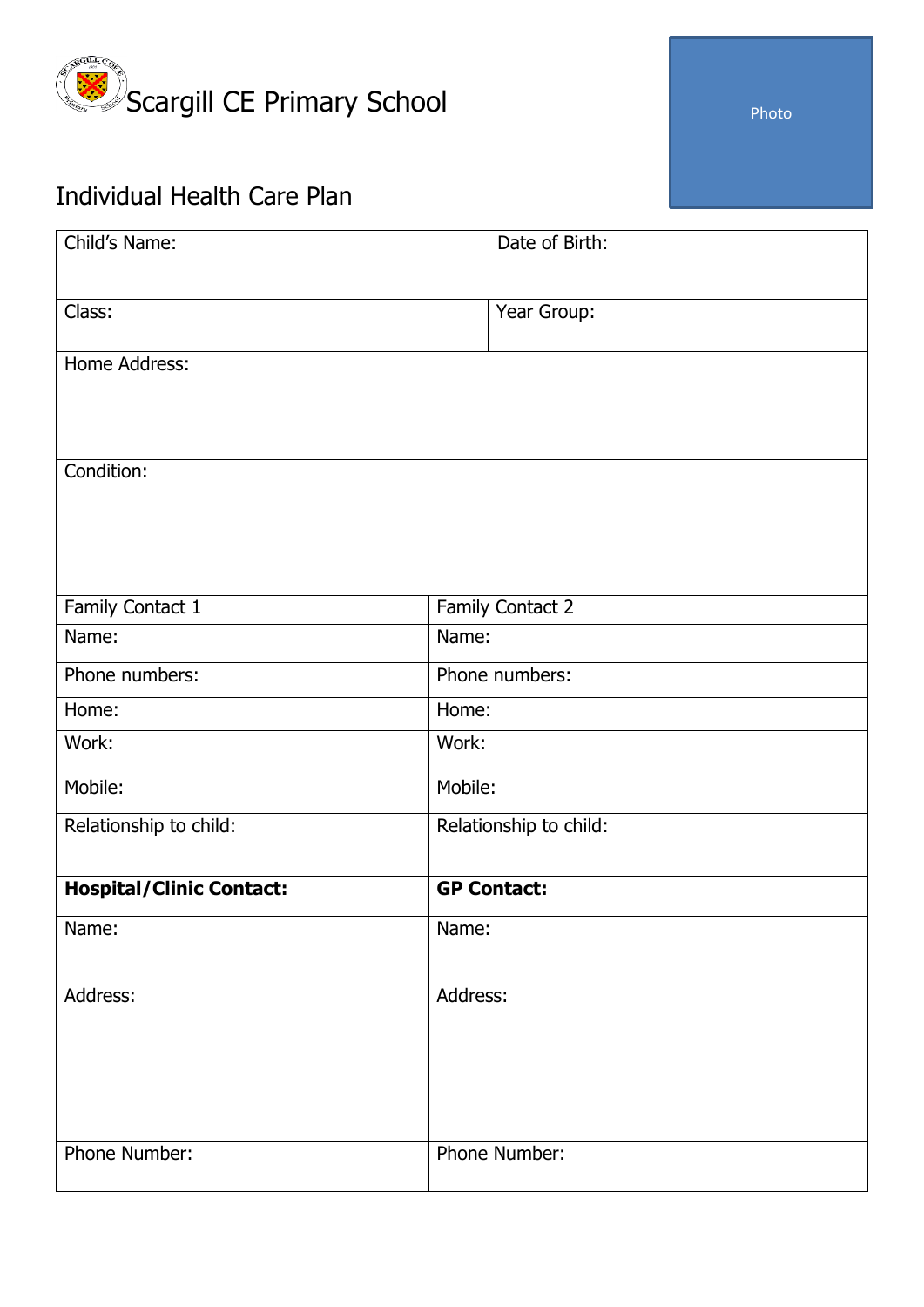Describe condition and give details of pupil's individual sign and symptoms:

Daily care requirements: (e.g. before sport/at lunchtime)

Describe what constitutes an emergency for the pupil, and the action to take if this occurs:

Who is responsible in an Emergency: (State if different on off-site activities)

Review and update for trips **Medication:**

Name/Type of Medication (as described on the container)

For how long will your child take this medication:

Date dispensed from Pharmacy: Expiry Date:

## **Full Directions for use:**

Dosage and method:

Timing:

Special Precautions:

Side Effects:

Self Administration: